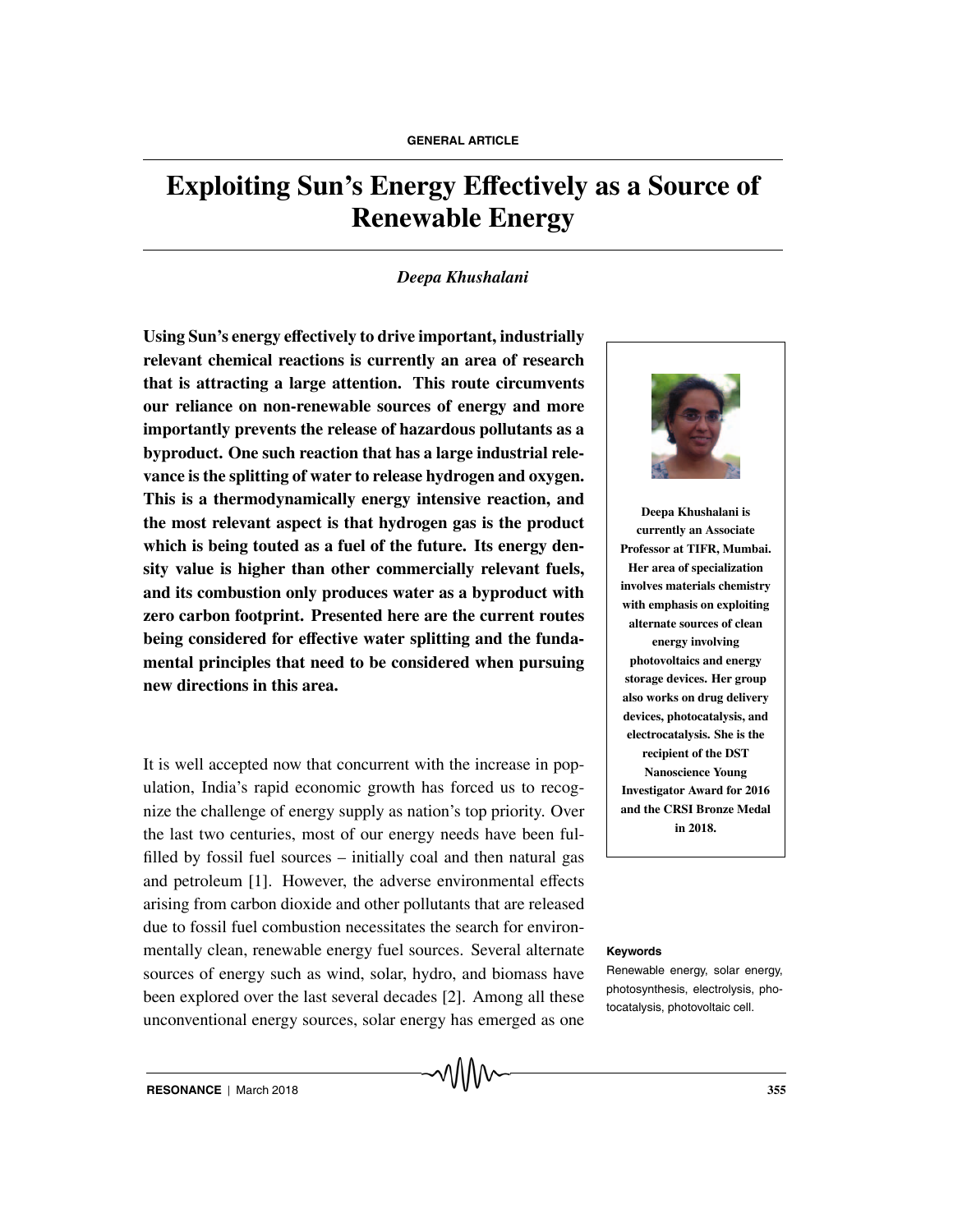as a society actively engage and make alternative sources of energy the primary thrust. This is vital in order to protect the current and future generations from the adverse health ramifications associated with higher pollution levels.

however still in the nascent stage of research and will not be highlighted here, such as thermoelectric behaviour.

It is imperative that we of the most practical alternatives to conventional non-renewable sources. This is mainly due to the fact that solar energy reaching the Earth from the Sun is massive, i.e.,  $3 \times 10^{24}$  J per year or  $ca$ . This is  $10<sup>4</sup>$  times more than what the entire human population currently consumes annually [3]. Most importantly, the source of energy is in principle, free and readily available throughout the planet. In fact, the mammoth potential of this energy reservoir has been known and acknowledged by scientists for a very long time. But somehow, even though the fundamental principles by which this energy can be 'harvested' have been known and readily accepted, the practical implementation of those principles in viable devices has not really come to complete fruition. One main reason is the addiction of the human population to easy and wellfounded sources of energy – namely the non-renewables. However, in light of the current situation regarding pollution world over and most importantly, closer to home, with the pollution levels of Delhi and other major Indian cities being touted on local media on almost a daily basis [4], it is high time that Indian scientists, and just as importantly the Indian Government, realize that it is imperative that we as a society actively engage and make alternative sources of energy the primary thrust. In order to protect the current and future generations from the adverse health ramifications associated with higher pollution levels while at the same time endeavouring to improve our quality of life, it is important to be aware of the type and potential of alternative sources of energy (and their limitations), and devise ways of implementing them sooner rather than later.

In terms of effectively exploiting solar energy, there are in fact two main, industrially applicable routes available through which this solar energy can be converted into viable forms of energy <sup>1</sup>There are other ways that are **Suitable for human consumption**<sup>1</sup>. The easiest way of looking at this problem is to think of it as an energy conversion problem. One option is to approach this problem as converting solar energy to an electrical impulse (i.e., electricity) using devices referred to as 'solar cells' [5]. This allows for immediate use of the solar energy in a manner that is conventional and familiar to society at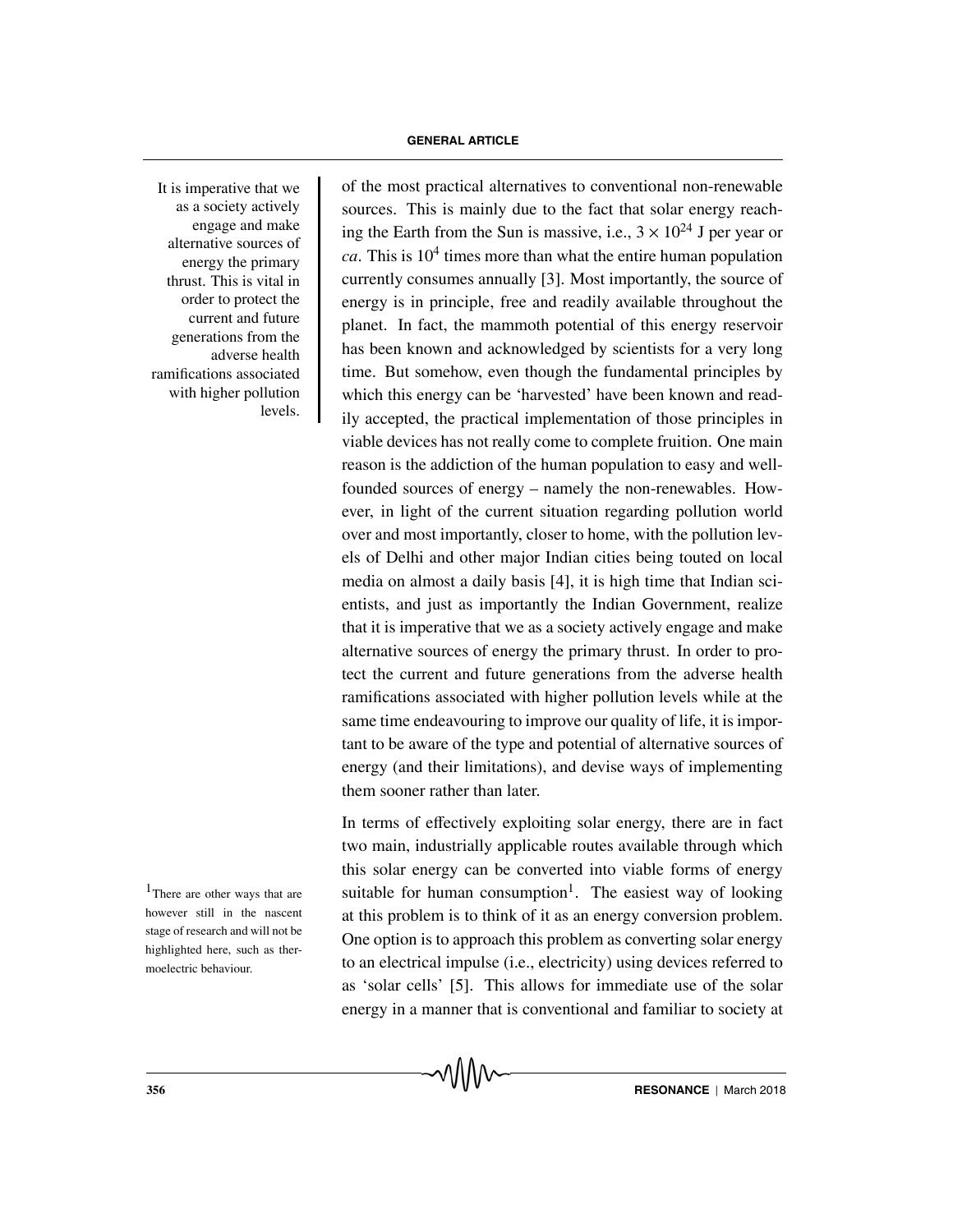large. Solar cells are devices comprising multiple chemical layers and the main functioning is based on the photovoltaic effect which is closely related to the photoelectric effect. The principle driving all the solar cells (1st, 2nd, and 3rd generation of these devices) stem from absorption of a photon of energy to obtain an excited electron and a hole (charge carriers). The sole aim of the solar cell is to ensure that these excited species do not recombine but instead are separated effectively without loss of energy and are viably extracted from the device (via opposite electrodes) generating electricity [6].

Another popular direction is converting solar energy into some form of stored energy [7]. This stored energy is very commonly thought of being stored inside chemical bonds. As such, a molecule is synthesized using the solar energy and this energy therefore is effectively converted into chemical energy yielding 'solar fuels'. The molecule can subsequently be combusted (or participate in another chemical reaction) at a later date to release the energy. One of the main advantages of such route is that the captured energy is stored, and can be used at will and perhaps at a different location from where it was captured. Currently, the formation of some of the most common types of solar fuels being researched are hydrogen, methane, and methanol [8]. Furthermore, these molecules can not only be used for transport and electricity generation, but also as feedstock in (the chemical) industry.

Considering that the last few issues of this journal have covered the topic of photovoltaics (solar cells) [9] very comprehensively, for this particular article, I will concentrate on utilizing solar energy to generate solar fuels, specifically hydrogen. The reason why hydrogen is being focused on is simply because generating energy from methane and/or methanol produce  $CO<sub>2</sub>$  as a byproduct. Moreover, in terms of approaching this aspect scientif-<br>
The concepts of ically, the concepts of photosynthesis can be used as an inspiration, and its principles can be used as a rough guide to hypothesising new routes to forming solar fuels. Briefly, photosynthesis is a ubiquitous process that in principle, converts  $CO<sub>2</sub>$ , in presence of  $H<sub>2</sub>O$ , to glucose and  $O<sub>2</sub>$ . This aspect is universally known and ac-

photosynthesis can be used as an inspiration, and its principles can be used as a rough guide to hypothesising new routes to forming solar fuels.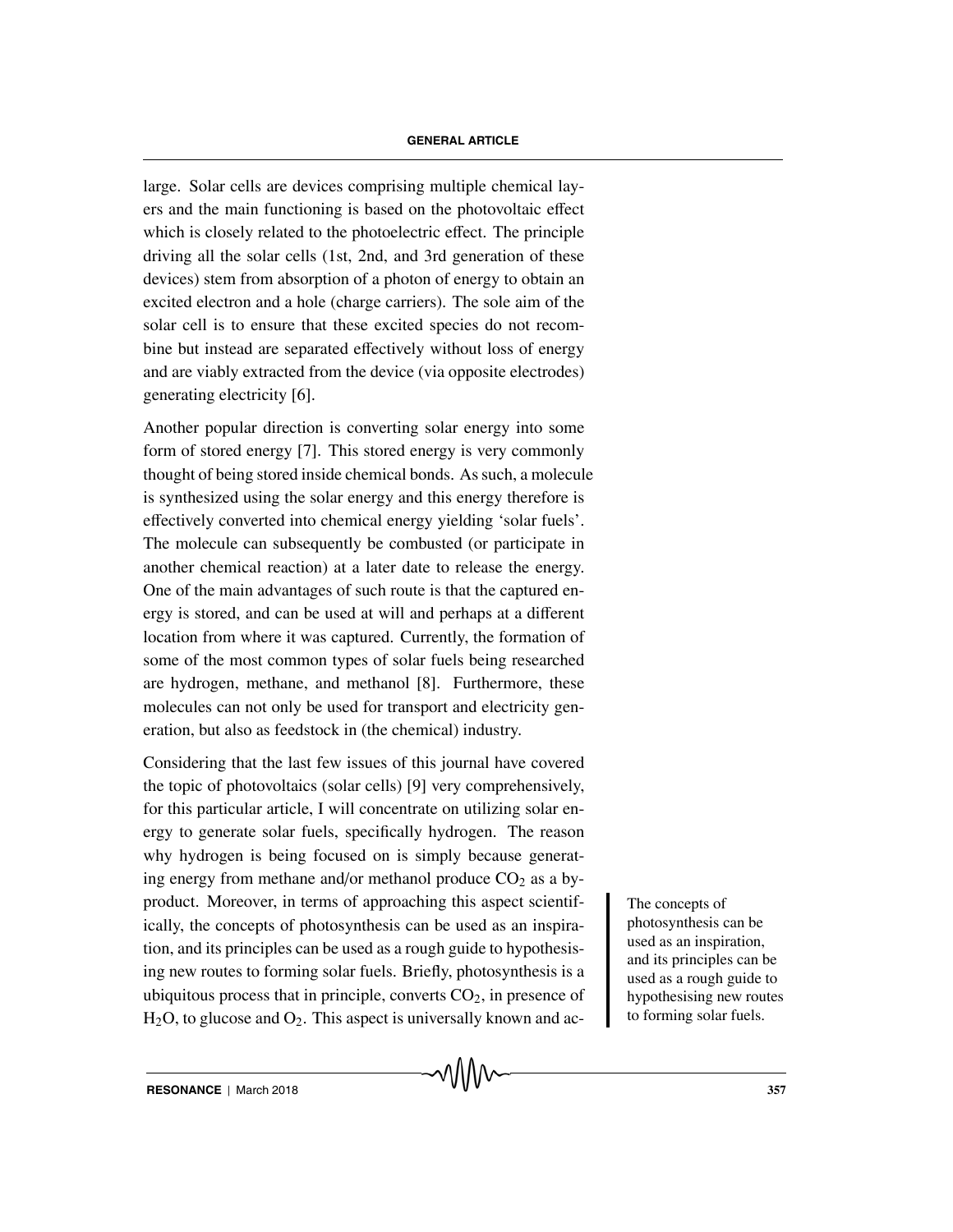cepted. The reason that it is used as a benchmark for all solar fuel generation is because photosynthesis drives a thermodynamically energy intensive, non-spontaneous reaction using sun's energy to form solar fuel of its own i.e., biomass – glucose. It is well accepted that this is an endothermic process and free energy of the system  $( \Delta G )$  is known to be positive [10]. This basically means that energy needs to be absorbed to drive the reaction given below (1):

$$
6CO_2 + 6H_2O \to C_6H_{12}O_6 + 6O_2 \tag{1}
$$

In reality, the simplicity of the above equation hides a process that is far from trivial and comprise myriad of sequential steps involving both energy and electron transfer. Briefly, the process can be outlined, for the plant system, to occur inside the thylakoid region of chloroplasts [11]. Light is absorbed first in a subunit called PSII (Photosystem two) by a variety of pigments that absorb at different wavelengths. Nature has exploited these pigments in a cascading manner to efficiently transfer energy to the main light harvester. Chlorophyll a is such an intriguing molecule where the energy absorption results in the formation of an excited electron that is quickly transferred to the 'primary electron-acceptor'. This relocation of the excited electron from its host to another molecule is crucial as this process prevents a common problem namely, recombination. As such, separation of charges are effectively ensured. Subsequently, this electron is then transferred to PSI (Photosystem I) where the electron is used to reduce NADP<sup>+</sup> to NADPH (in presence of  $H^+$ ). Considering that Chlorophyll a in PSII was used to form the excited extractable electron, for the photosynthesis process to be cyclical, the electron in Chlorophyll a has to be replenished and is done so by an electron derived from a chemical reaction involving water oxidation. It is this aspect, i.e., water oxidation, that has generated the most interest from chemists and physicists as the species inside chloroplasts that perform this herculean task efficiently is a unique active site inside PSII. The water-splitting site, more specifically the water oxidizing site (or cluster) – WOC, has been revealed as a cluster of an inorganic active site consisting of four Mn ions and one Ca ion (Mn4Ca) surrounded by amino-acid side chains. Seven of these

Water oxidation during photosynthesis has generated the most interest from chemists and physicists as the species inside chloroplasts that perform this herculean task efficiently is a unique active site inside PSII.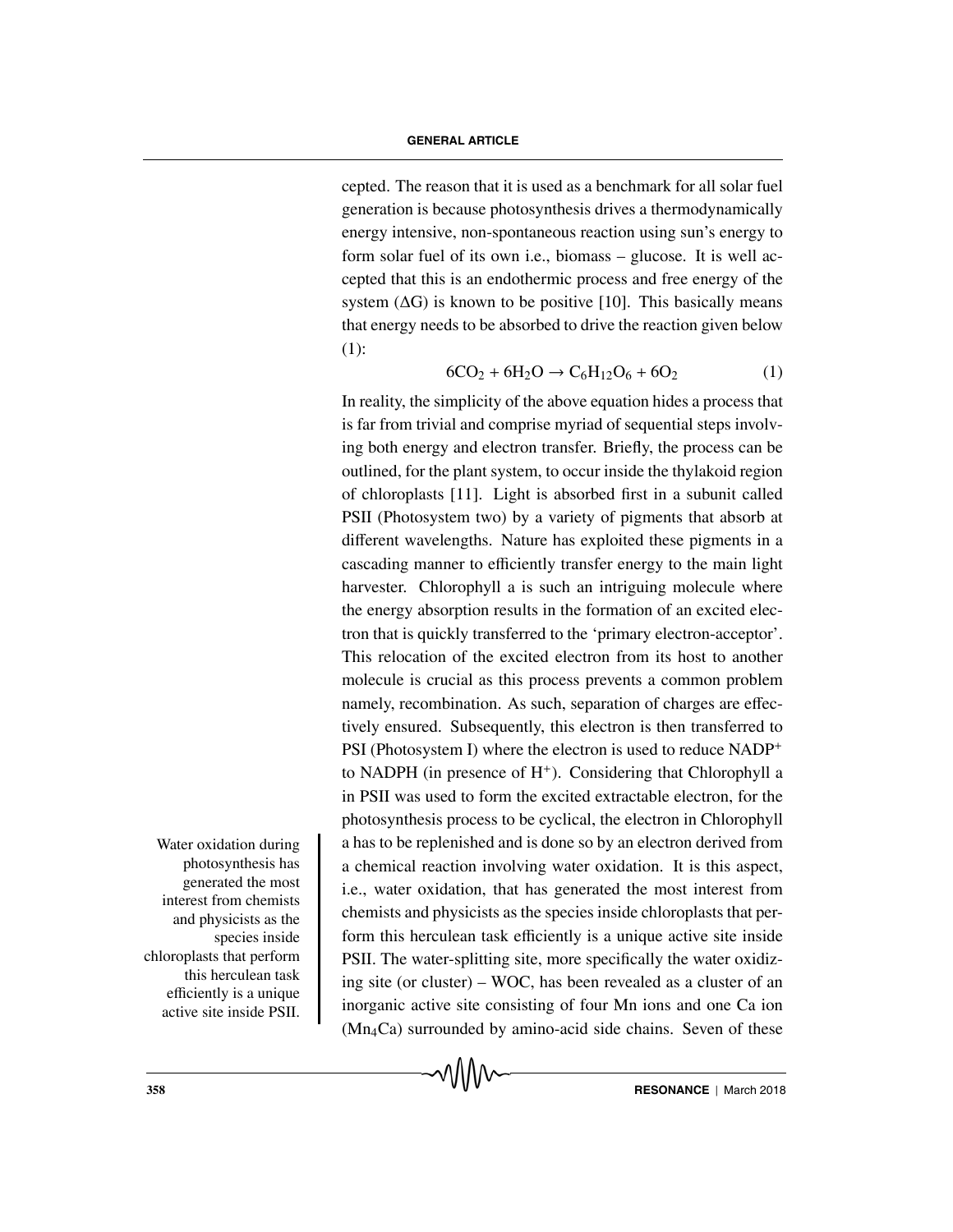

**Figure 1.** The structure of Mn4C active site inside PSII [13].

unique amino acids side chains are used as ligands to stabilize the metals to create an catalytic active site. The metal cluster is organized as a cubane composed of three Mn ions and the one  $Ca^{2+}$ ion linked by oxo bonds. The fourth Mn is attached via a bridging oxygen together with another oxo bridge to an Mn ion of the cubane, *Figure* 1 [12]. It needs to be clearly stated that this active site serves as the catalyst and it allows the following reaction (2) to take place effectively:

$$
2H_2O \to O_2(g) + 4H^+ + 4e^-
$$
 (2)

Even though this structure has been now known since 2011, either synthesizing it in the lab or mimicking it in a variety of *in vitro* conditions has yet to be done efficiently, and most importantly, to date, there are no viable routes available that exactly replicate this active site for water oxidation. More importantly, the aim of studying photosynthesis has been to derive inspiration to find ways of perhaps making analogous synthetic paradigms that fulfill the ultimate task (a holy grail for many researchers) – using solely sun's energy to drive a chemical reaction that produces a product that stores energy effectively. As alluded to earlier, one such molecule of great interest is hydrogen. It is touted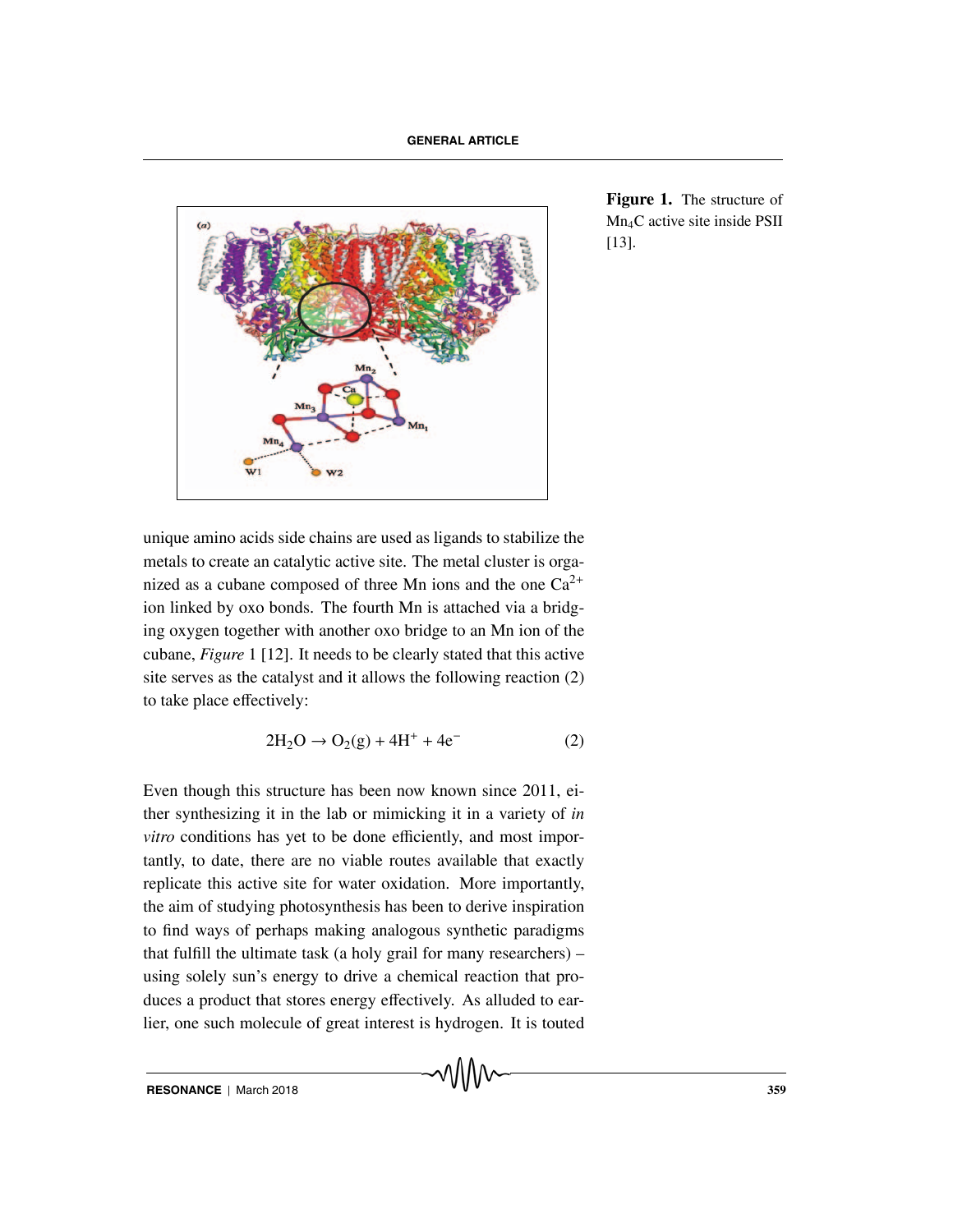| <b>Storage Material</b>                    | Specific Energy (MJ/kg) |
|--------------------------------------------|-------------------------|
| Hydrogen (compressed) at $70 \text{ MP}_a$ | 142                     |
| Diesel/Fuel oil                            | 48                      |
| Jet fuel                                   | 46                      |
| Gasoline (petrol)                          | 44.4                    |
| Ethanol fuel (E100)                        | 26.4                    |
| Coal                                       | 24                      |
| Methanol fuel (M100)                       | 19.7                    |
| Wood                                       | 16.2                    |
| TNT                                        | 4.6                     |
| Lithium-ion battery                        | $0.36 - 0.875$          |
| Alkaline battery                           | 0.67                    |
| Lead-acid battery                          | 0.17                    |

 $2$ The amount of energy stored per unit weight of the material.

Table 1. Specific energy density of a variety of com-

mon fuels [14].

as the ultimate solar fuel simply because of the energy density capability<sup>2</sup> of this molecule. Do note that in comparison, photosynthesis yields glucose, not H<sub>2</sub>. *Table* 1 gives a brief comparison between a variety of materials, and the enormous potential of hydrogen molecule as a viable fuel material can be easily appreciated. It can be seen that the specific energy density of compressed hydrogen gas is approximately three times that of what is stored in gasoline. This is a massive amount of energy that if harnessed carefully, can provide a dramatic turning point in the way world's energy requirements are met.

Most importantly, not only is the energy density of hydrogen immensely high, the aerobic combustion of hydrogen produces innocuous water as the reaction product. This is a highly exothermic reaction, and there is zero carbon footprint associated with the reaction (3):

$$
2H_2 + O_2 \rightarrow 2H_2O \quad \Delta G = -237kJ/mol \tag{3}
$$

Although these advantages of utilizing hydrogen molecule have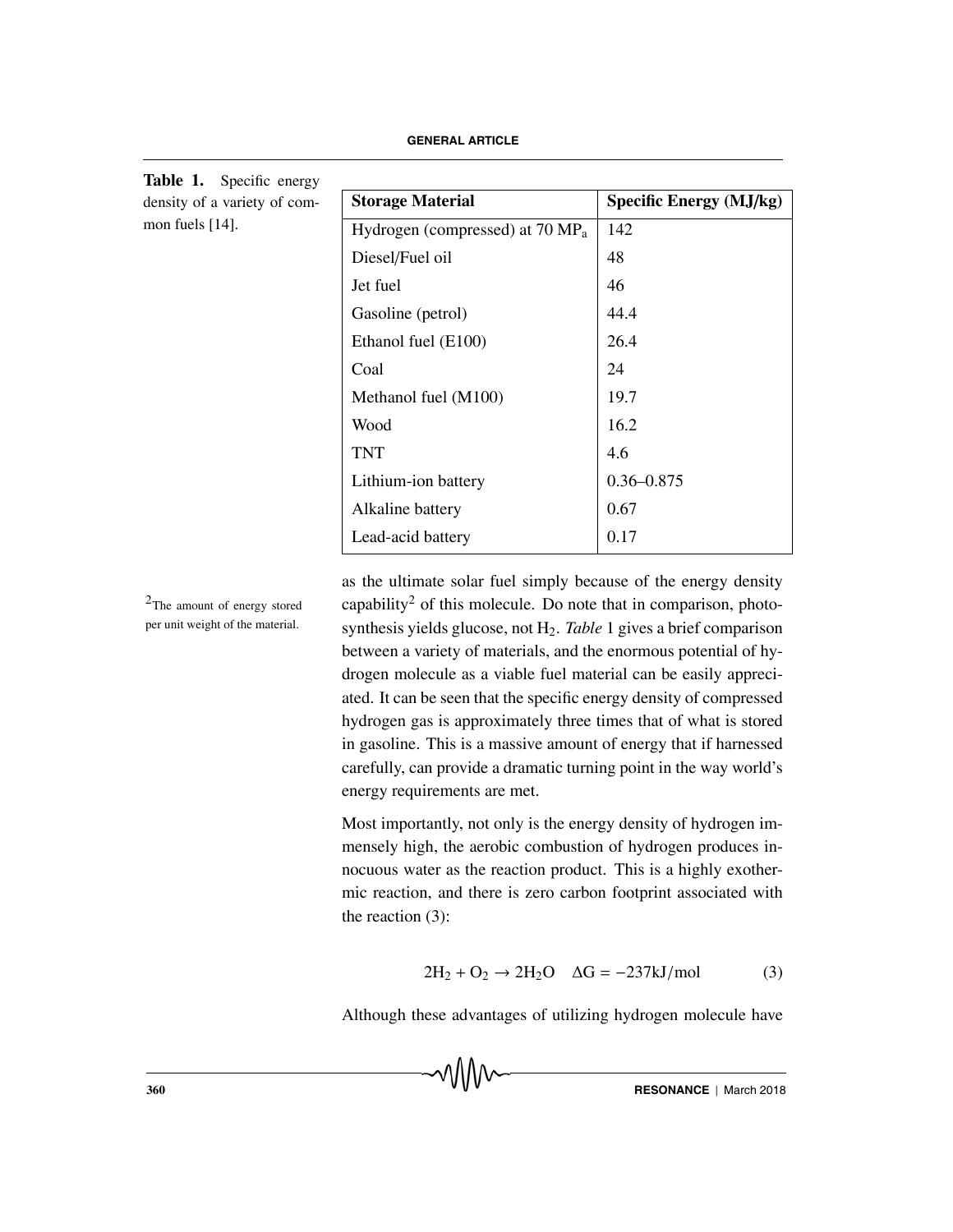been known for a long time, it however is a troubling fact that even as of 2018, the limiting factor that has prevented large scale use of this material has been the generation of hydrogen required to sustain the global demand [15]. There are several routes available through which hydrogen can be produced as the main or a side product. However, if only the non-polluting or viable from an energy cycle perspective routes are considered, there are only two chemical processes from which hydrogen molecule can be synthesized in sufficient quantities. These are (a) the electrolysis (electrocatalysis) of water and (b) the photocatalysis of water. Either of these routes, from a theoretical viewpoint would be ideal. However, it is their practical capability that is still a hindrance from making them industrially applicable. These methods will be discussed in the following two sections.

### **Electrolysis of Water to Generate Hydrogen Gas**

The easiest and perhaps the most well-known route for hydrogen production is electrolysis. Electrolysis implies that a redox reaction is initiated in an electrochemical cell whereby an external potential is applied to an electrolyte containing water. At the anode, an oxidation reaction is carried out while at the cathode, the analogous reduction reaction is observed. The overall reaction can be split into two half reactions as follows:

Oxidation half reaction: 
$$
2H_2O \rightarrow O_2 + 4H^+ + 4e^-
$$
 (4)

Reduction half reaction: 
$$
2H_2O + 2e^- \rightarrow H_2 + 2OH^-
$$
 (5)

Overall reaction: 
$$
2H_2O \rightarrow 2H_2 + 2O_2
$$
 (6)

In terms of the potential of these two reactions, electrochemically, the standard reduction potential of the oxidation reaction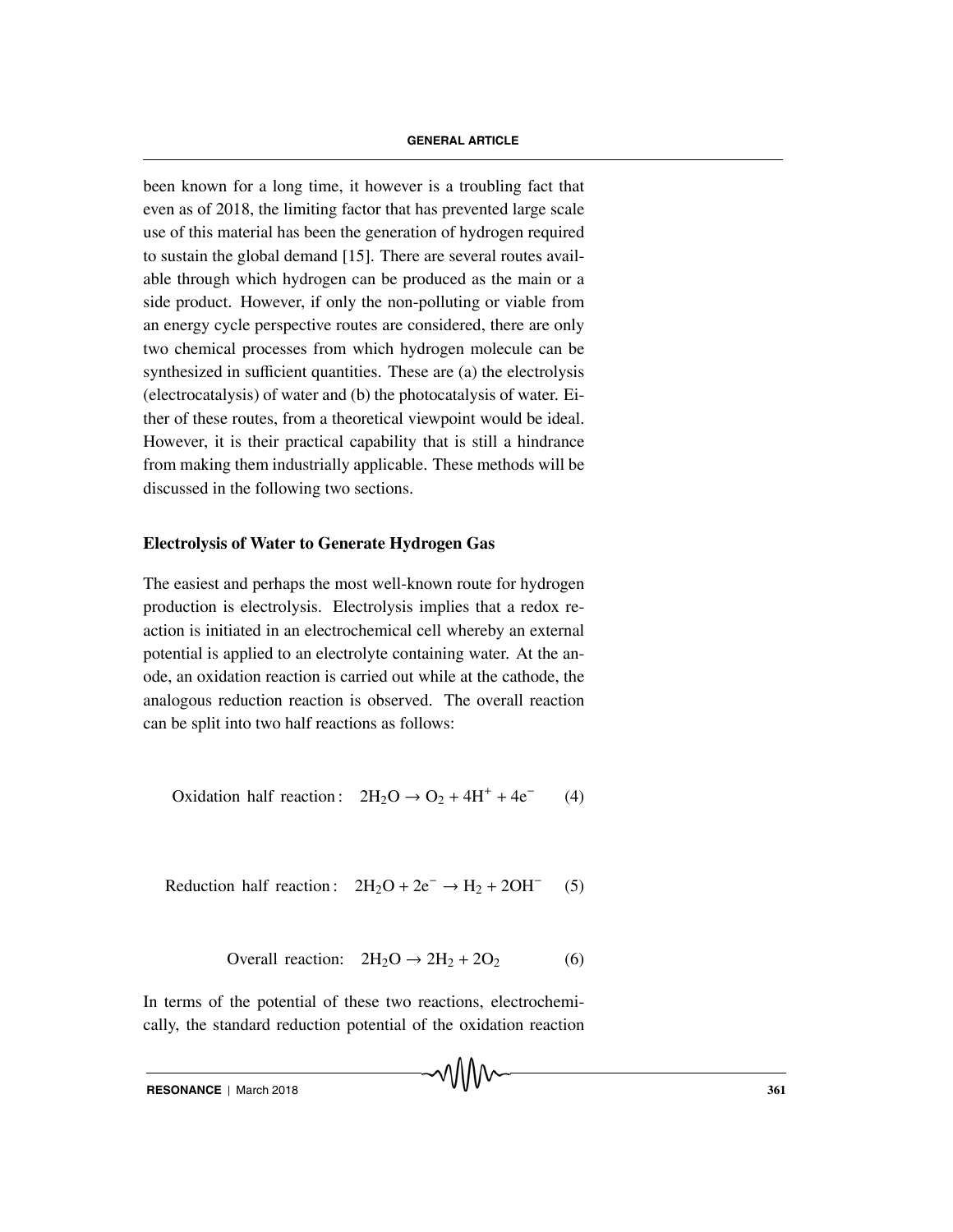which the electrolysis is observed is much higher than  $+1.23$  V, and this value that is above the expected potential is referred to as the overpotential.

In reality, the potential at  $\begin{bmatrix} \text{is } +1.23 \text{ V} \text{ while that of the reduction reaction is } 0 \text{ V. Hence the} \end{bmatrix}$ minimum total energy or potential required to split water into its constituents, hydrogen and oxygen is 1.23 V [16]. However, this benign depiction of the electrolysis of water is quite naive and an oversimplification in many ways. It hides several crucial aspects which are paramount to water splitting. Therefore, in practice, this thermodynamic potential is not realized due to variety of factors that need to be optimized. In reality, the potential at which the electrolysis is observed is much higher than  $+1.23$  V, and this value that is above the expected potential is referred to as the 'overpotential'.

> When considering the aforementioned two reactions at a fundamental level, it is imperative to realize that the processes occur at the electrode-electrolyte interface. As such, the chemical and physical properties of both the electrode and electrolyte play a pivotal role in redox reactions. The electrode surface is commonly referred to as the catalytic active site, and the electrode is the electrocatalyst. In order to reduce the overpotential, a variety of factors can be manipulated which lower the internal resistance of the electrochemical cell. This can be done by relatively trivial experimental variations such as decreasing the distance between two electrodes, or by more complicated and more relevant rate determining parameters such as improving the conductivity of the electrolyte or by employing better electrocatalysts. The latter parameter is perhaps the most researched aspect in electrochemistry. In order to understand the role of the electrode surface, it is important to realize what are the kinetic aspects that drive the hydrogen evolution reaction (HER) [17]. The HER is a classic example of a two-electron transfer reaction with one catalytic intermediate. Although there is still some conjecture regarding the exact mechanism, the overall consensus is that the reaction can proceed via first the Volmer step, followed by either the Heyrovsky or Tafel step. The '∗' denotes a catalytic site on the electrode surface. Therefore, reaction may occur through either the Volmer–Heyrovsky or the Volmer–Tafel mechanism: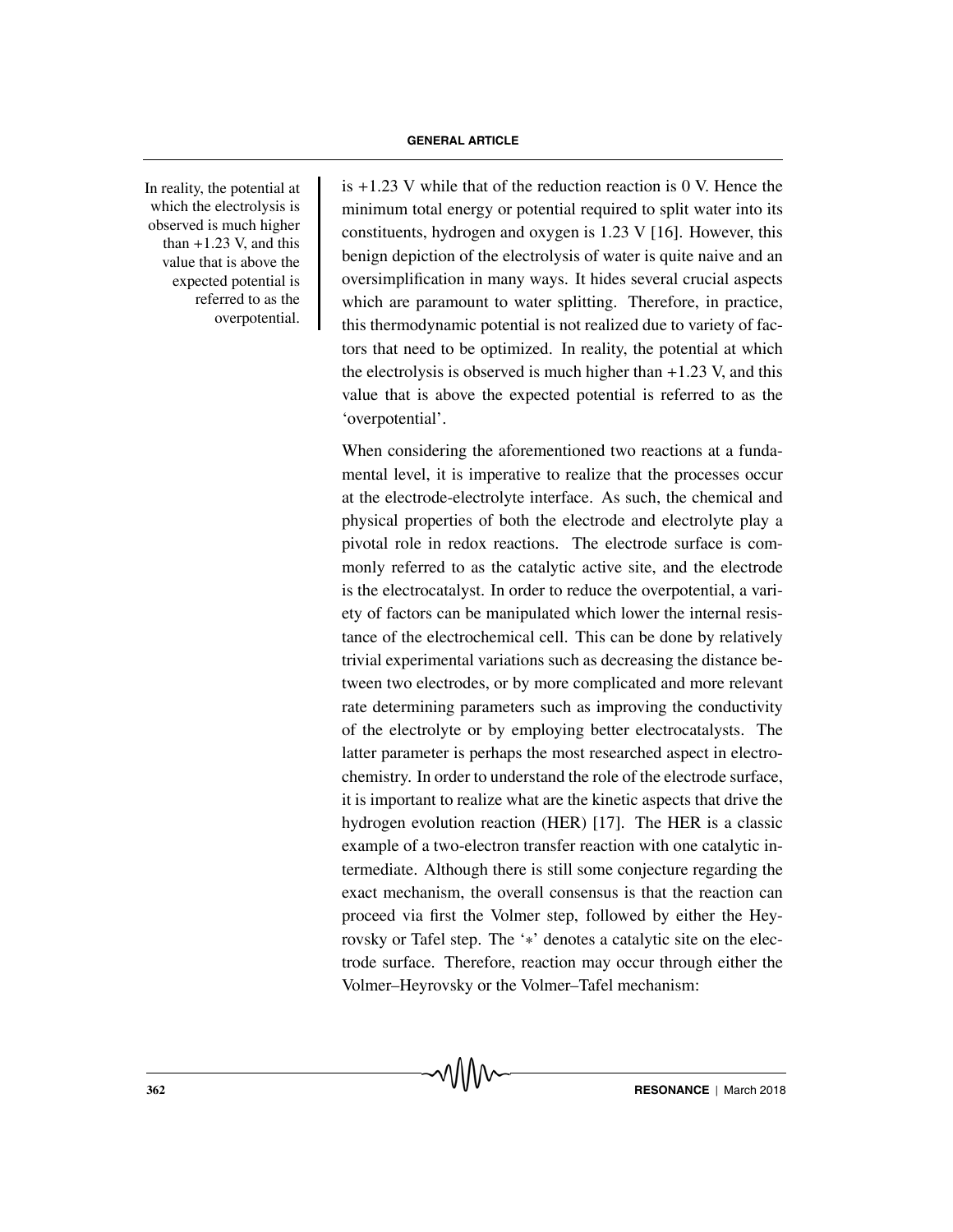$$
Volume step: H+ + e- + * \rightarrow H*
$$
 (7)

$$
Heyrovsky step : H^* + H^+ + e^- \rightarrow H_2 + *
$$
 (8)

$$
Tafel step: 2H^* \to H_2 + 2^* \tag{9}
$$

When observing these reactions, the rate of the overall reaction is largely purported to be determined by the hydrogen adsorption free energy,  $\Delta G_H$ . If hydrogen binds to the surface too weakly, the adsorption (Volmer) step will limit the overall reaction rate, whereas if the binding is too strong, the desorption (Heyrovsky/Tafel) step will limit the rate. Thus, a necessary but definitely not the sole condition for an active HER catalyst is  $\Delta G_H$ . This parameter can obviously not be easily obtained experimentally. Therefore, in the absence of a comprehensive theoretical study, experimentalists resort to other practically achievable parameters to manipulate such as pH, the conductivity of the catalyst, its reactivity/inertness in a variety of electrolytes (solid/liquid/aqueous), nature and amount of defects present on the catalyst, exact stoichiometry, crystallinity (particle size, shape, and facets exposed), three dimensional architecture (particles, films, porous reticulated structures, etc.), BET and electrochemical surface area, and porosity, which are all part of a myriad of factors that influence the kinetic aspects of the hydrogen evolution reaction. Although there is still

Of all the aforementioned aspects mentioned, perhaps the most sought after aspect is the stoichiometry of the catalyst. For specifically the HER reaction, the chemical nature of the catalyst is perhaps the most studied aspect, and the reader is referred to other resources [18] for a comprehensive list of catalysts that have been exploited for HER reaction so far.

Despite the fact that it is the reduction half reaction of the water splitting process that provides for the key fuel of the future, the actual overall water splitting rate is not dictated by this two electron process. It is in fact the counter electrode oxidation reaction

some conjecture regarding the exact mechanism of the hydrogen evolution reaction, the overall consensus is that the reaction can proceed via first the Volmer step, followed by either the Heyrovsky or Tafel step.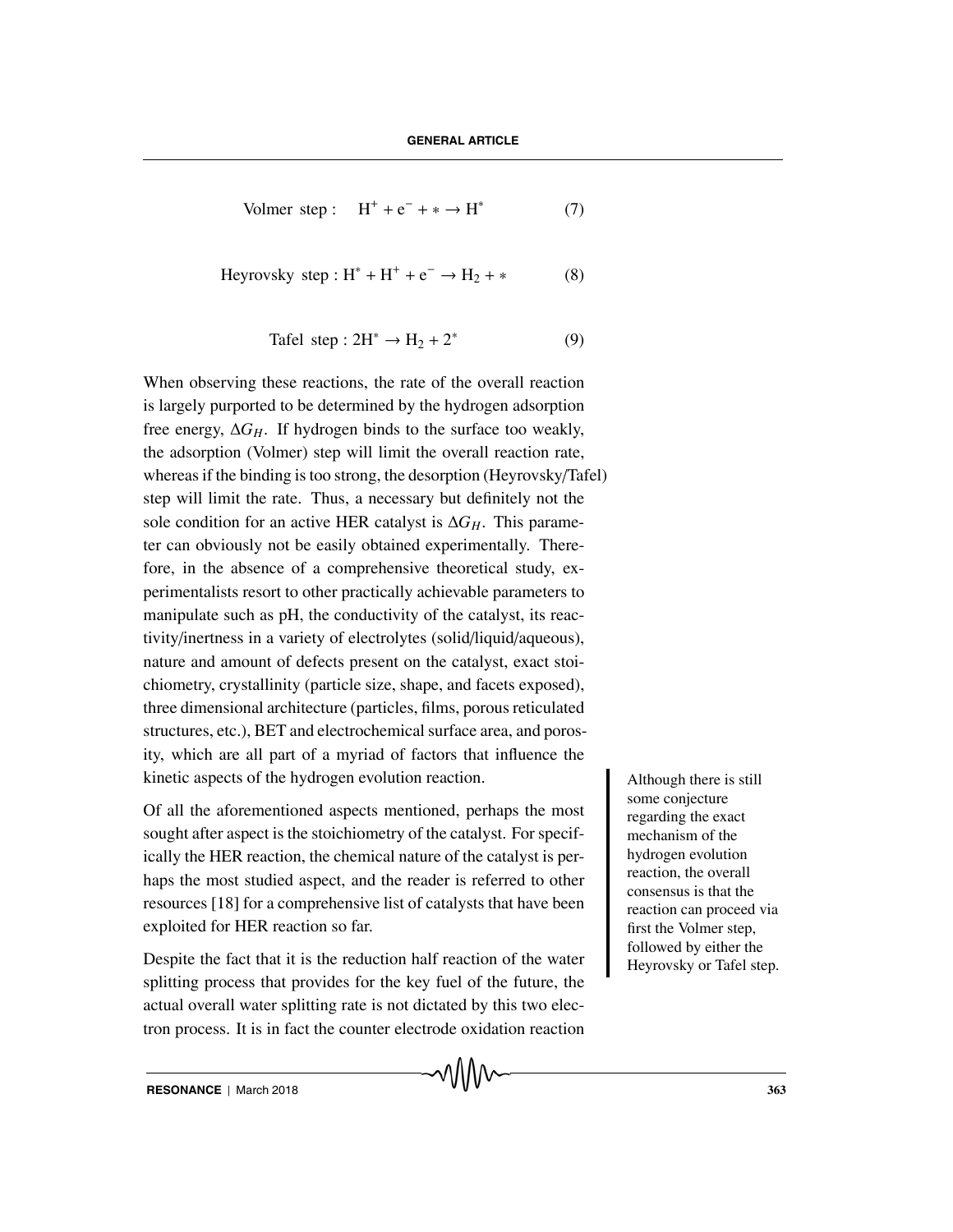that has so far provided the greatest challenge to researchers. At this juncture, it needs to be highlighted that both the two half reactions need to proceed at the same rate for the overall water splitting to occur on a reasonable time scale and potential. If this does not happen, then charging at one of the electrodes occurs (anomalous augmentation of charge) which then impedes the overall water splitting reaction. Considering that oxidation half reaction is a four electron process, it is this formidable process that is the most challenging, as kinetically, this needs to proceed at the same rate as the two electron reduction process. Closer analysis of the mechanism of the oxidation reaction (OER – oxygen evolution reaction) yields the following hypothesised reactions [19]:

$$
2H_2 + * \to OH^* + H_2O + H^* + e^-
$$
 (10)

$$
OH^* + H_2O + H^+ + e^- \rightarrow O^* + H_2O + 2H^+ + 2e^-
$$
 (11)

$$
O^* + H_2O + 2H^+ + 2e^- \rightarrow OOH^* + 3H^+ + 3e^-
$$
 (12)

 $OOH^* + 3H^+ + 3e^- \rightarrow O_2 + 4H^+ + 4e^- +$  \* (13)

Closer examination of these reactions yields information such as – the activation barrier for each reaction is different, and the nature of the catalyst, i.e., '\*' will govern the rates dramatically. Again, just as in the case for HER reactions mentioned above, these catalysts are predominantly inorganic materials that have surface properties that lend themselves to improved adsorption of the intermediate species involved with OER and allow efficient electron transfer to occur. The activation energies of the various intermediates displayed above are reduced, and the reaction proceeds in a more kinetically unhindered way. Properties such as stoichiometry, defects, surface area, facets exposed, phases, interfacial interaction with electrolytes, etc., are used to optimize the properties of these inorganic catalysts. The reader is referred to [20] for a comprehensive list of stoichiometries that have thus far been evaluated for efficient OER behaviour.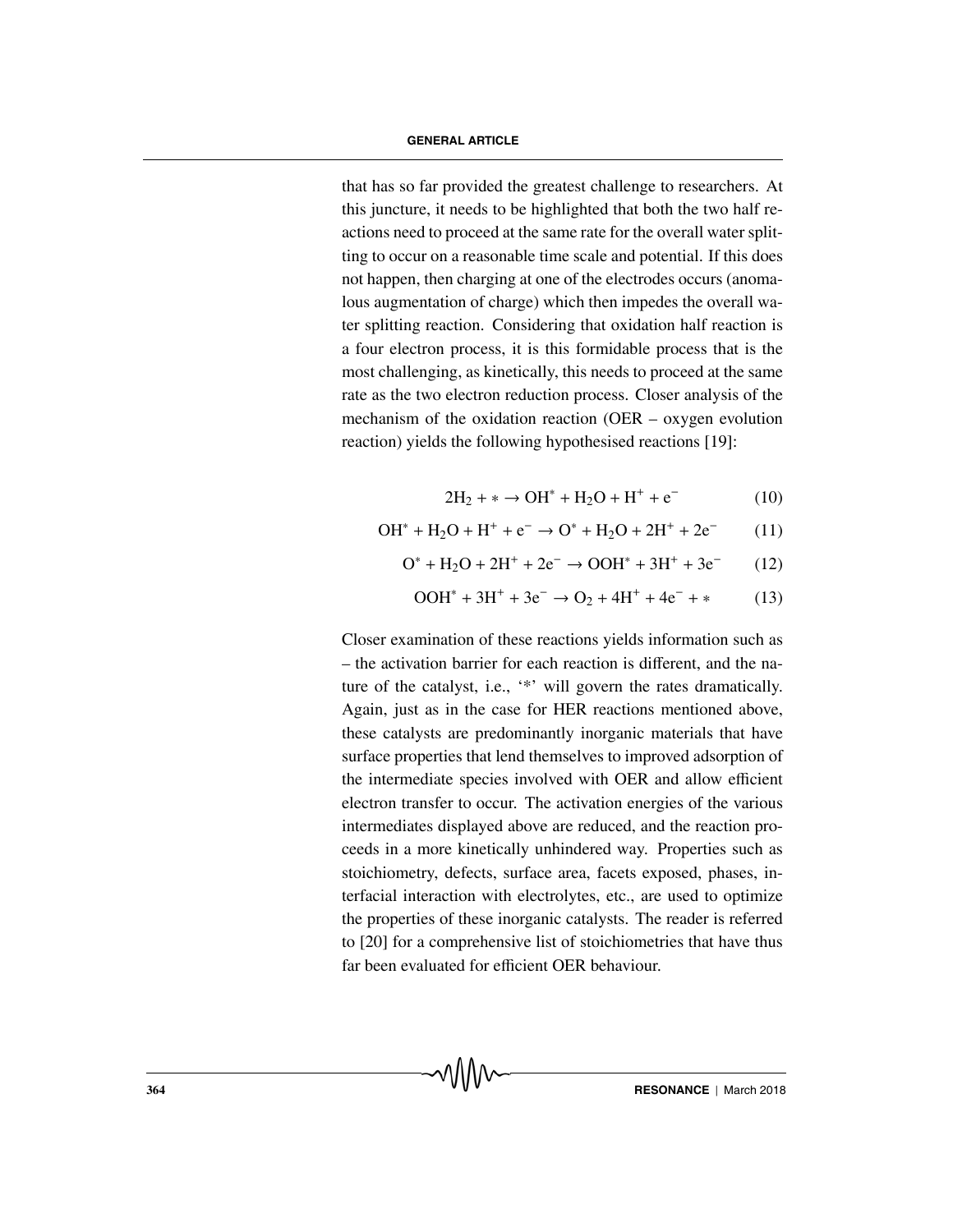#### **Photocatalysis**

The inspiration of this system comes from the fact that in photosynthesis, the energy is supplied by sun, whereas in electrolysis, the energy (even a small amount of overpotential) is supplied by an external electrical source. As such, the holy grail of water splitting is to not use any electrical source and to simply directly employ sun's energy. Again a catalyst has to be used. But now the additional requirement is that the catalyst has to be activated by sunlight. Such catalysts are referred to as 'photocatalysts'. The reader is to observe the similarities in the reactions given in equations (2) and (4) above – these similarities are what drive the research into photocatalysis.

As the name intimates, a photocatalyst is a material that is able to increase the rate of a reaction, however, only when specifically activated by either UV or visible electromagnetic radiation. Two important aspects underlay the central tenet in photocatalysis. The catalyst must be able to absorb photons (preferably with a Light absorbing large range of energies), and also must be able to adsorb reactants onto its surface. As such, all photocatalysts are solid structures whose functioning is inspired by Chlorophyll a and PSII. Therefore, light absorbing structures such porphyrins, dyes, semiconductors, conjugated polymers, etc., have been exploited for this purpose. The rationale behind this is that when light absorbing molecules or a large band-gap semi-conductor absorbs photon, the system undergoes a transition, whereby electrons from a filled valence band (or HOMO) are promoted to an empty conduction band (or LUMO). Although this is applicable to a large variety of materials, the crux of the principle lays in the fact that (a) the carriers generated (electrons and holes) must not recombine, (b) the chemical potential of these carriers must be commensurate with the chemical reactions that are to be eventually initiated (excited electrons participate in reduction and excited holes participate in the oxidation reactions), and (c) as such, the carriers must be prevented from recombining (usually a fast process), and instead be allowed to diffuse to the surface (usually a slower process) where a subsequent generation of crucial reactive radicals are formed.

structures such porphyrins, dyes, semiconductors, conjugated polymers, etc., have been used as photocatalysts to split water.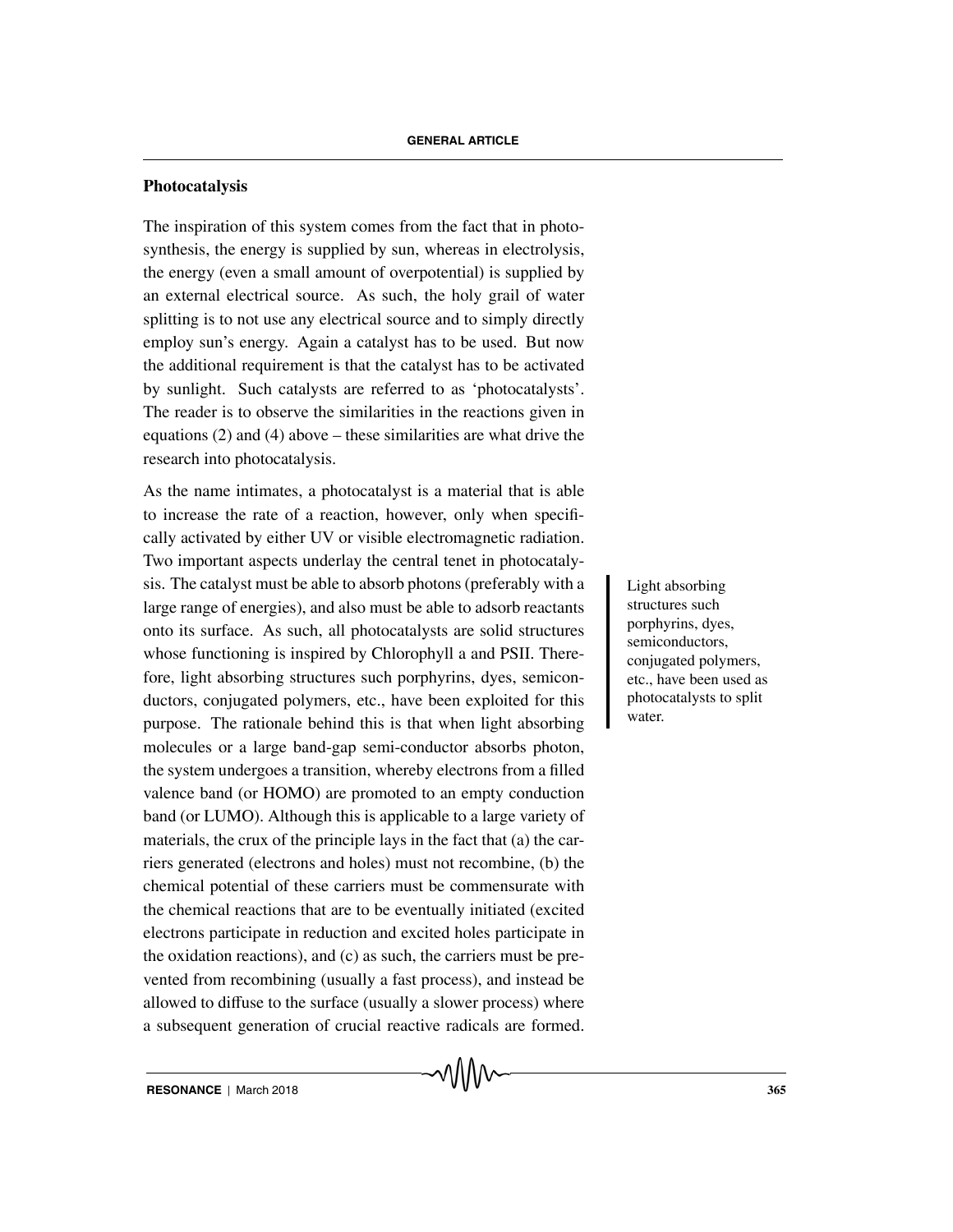**Figure 2.** Use of a solid state semi-conductor for photocatalytic splitting of water [21].



*Figure* 2 displays the preferred parameters in the splitting of water when a solid-state semi-conductor is used.

Again, the reader is referred to review articles [23] which provide more details and a comprehensive list of stoichiometries that have been evaluated for photocatalytic splitting of water.

## **Current Impediments and Future Directions**

The processes briefly outlined above showcase the relatively simple scientific concepts that are to be undertaken for viable water splitting to occur. Despite the relative simplicity of these processes, the practical viability has still not been achieved. The reasons for this are many and reside mostly with the chemical and physical properties of the catalysts thus far studied. As illustrated in *Figure* 2, the main approach is to split water into  $H_2$  and  $O_2$ using a single visible-light-responsive photocatalyst with a sufficient potential to achieve overall water splitting. In this system, the photocatalyst should have a suitable thermodynamic potential for water splitting, a sufficiently narrow band gap to harvest visible photons, the diffusion of the excited carriers (electrons and holes) must be substantial and commensurate with each other,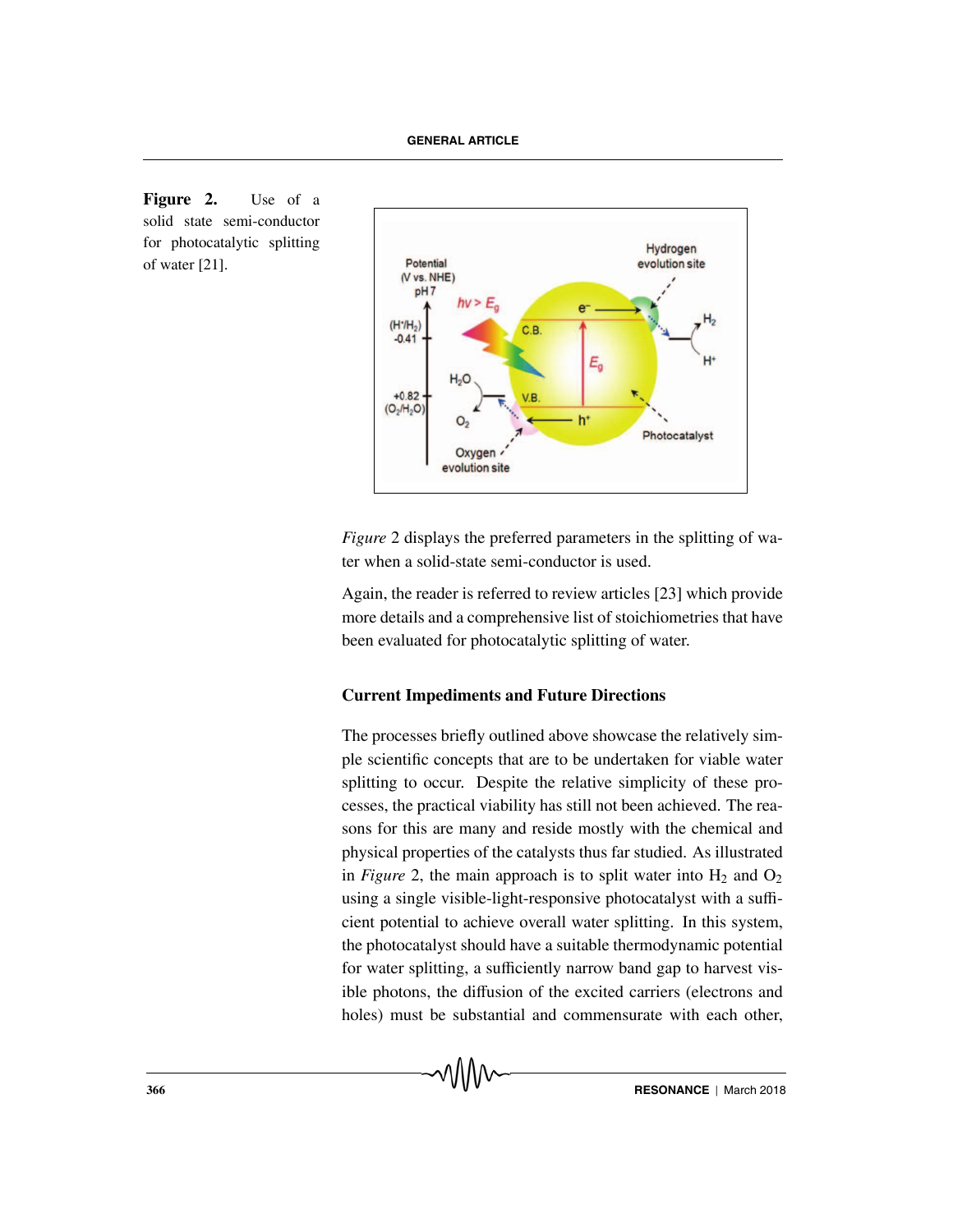recombination or trapping of these species must not occur, and stability against photocorrosion is necessary. These are stringent requirements that are not easily met in one material, and as such, the number of reliable, reproducible photocatalysts suitable for one-step water splitting is limited. Therefore, there are many deviations that are currently being pursued, two such aspects are (a) photoelectrocatalysis whereby concepts of photo and electrocatalysis are combined (electrocatalysts in presence of light) [22], and (b) application of a two-step excitation mechanism using two different photocatalysts [23]. This is referred to as the Z-scheme and the advantages of a Z-scheme are that a wider range of visible light is available as there are multiple catalysts employed, and the Gibbs free energy required to drive each photocatalyst can be reduced as compared to the one-step water splitting system. More importantly, the separation of evolved  $H_2$  and  $O_2$  is possible.

#### **Conclusion**

In summary, regardless of the directions that researchers are currently pursuing, it behoves us, the society, to at least realize and appreciate that the creation of a clean and affordable energy supply is paramount to the survival of our species and in this direction, the development of photocatalytic water splitting under solar light is a worthwhile endeavour to undertake. This method of sustainable hydrogen production is a major objective for the current and future generations, and to do this under ambient conditions is one of the greatest challenges facing scientists in the twenty-first century.

#### **Suggested Reading**

- **[1] R Singh, Energy Su**ffi**ciency Aspirations of India and the Role of Renewable Resources: Scenarios for Future,** *Renewable and Sustainable Energy Reviews***, Vol.81 No.2, pp.2783–2795, 2018.**
- **[2] S Jebaraj and S Iniyan, A Review of Energy Models,** *Renewable and Sustainable Energy Reviews***, Vol.10 No.4, pp.281–311, 2006.**
- **[3] Y Chu,** *Review and Comparison of Di*ff*erent Solar Energy Technologies***, Global Energy Network Institute, 2011.**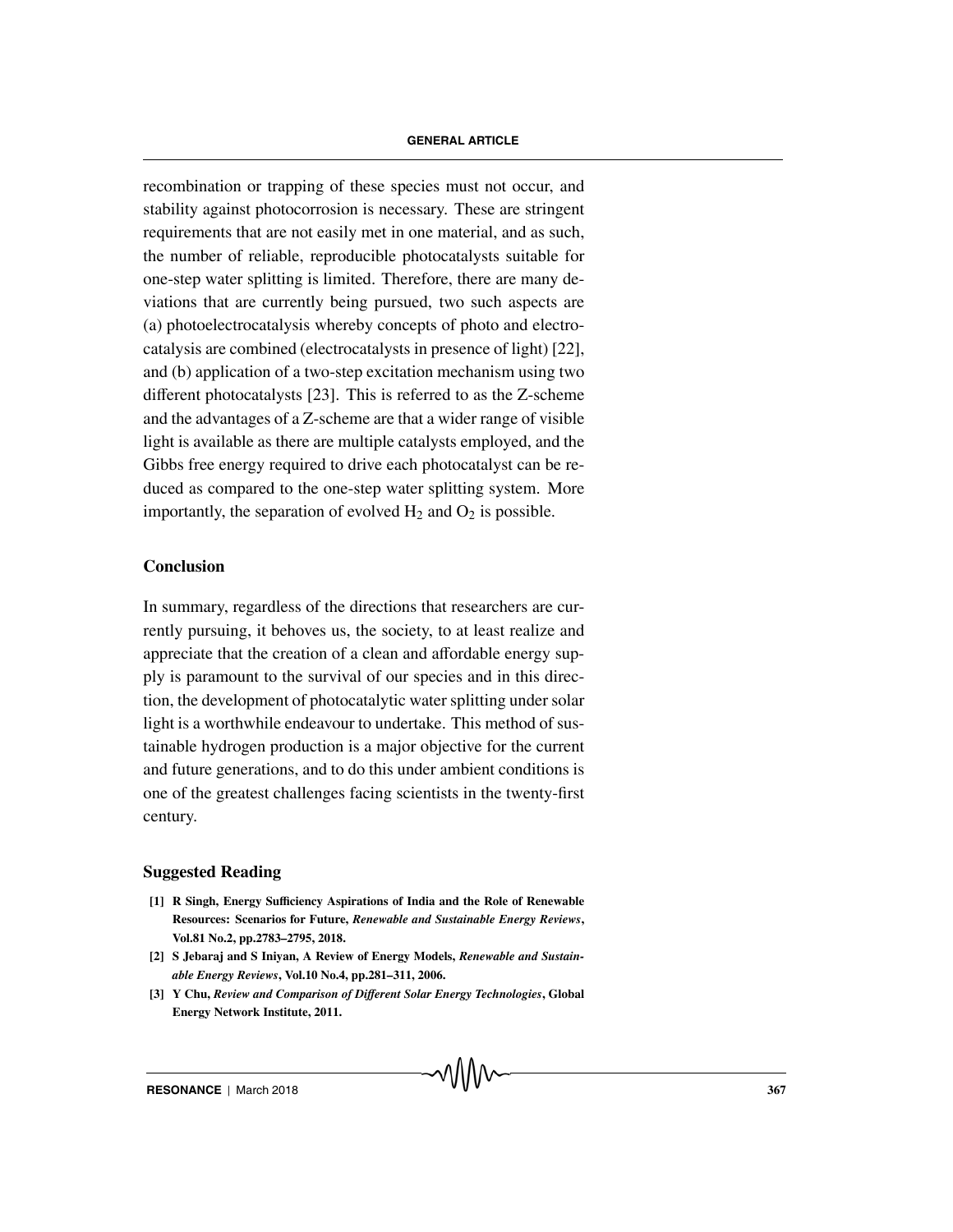- **[4] M Pommier, H Fagerli, M Gauss, D Simpson, S Sharma, V Sinha, S D Ghude, O Landgren, A Nyiri and P Wind, Impact of Regional Climate Change and Future Emission Scenarios on Surface O-3 and PM 2.5 Over India,** *Atmospheric Chemistry* & *Physics***, Vol.18 No.1, pp.103–127, 2018.**
- **[5] A Goetzberger, C Hebling, H W Schock, Photovoltaic Materials: History, Status and Outlook,** *Materials Science* & *Engineering R-Reports***, Vol.40 No.1, pp.1–46, 2003.**
- **[6] M Gratzel, Solar Energy Conversion by Dye-sensitized Photovoltaic Cells,** *Inorganic Chemistry***, Vol.44 No.20, pp.6841–6851, 2005.**
- **[7] D Gust, T A Moore and A L Moore, Solar Fuels via Artificial Photosynthesis,** *Accounts of Chemical Research***, Vol.42 No.12, pp.1890–1898, 2009.**
- **[8] N S Lewis, D G Nocera, Powering the Planet: Chemical Challenges in Solar Energy Utilization,** *PNAS***, Vol.103 No.43, pp.15729–15735, 2006.**
- **[9] A Mutalikdesai, S K Ramasesha, Emerging Solar Technologies: Perovskite Solar Cell,** *Resonance***, Vol.22, No.11, pp.1061–1083, 2017.**
- **[10] D J Vinyard, G M Ananyev and G C Dismukes, Photosystem II: The Reaction Center of Oxygenic Photosynthesis,** *Annual Review of Biochemistry***, Vol.82, pp.577–606, 2013.**
- **[11] B Alberts** *et.al***.,** *Molecular Biology of the Cell***, 4th Edition, Garland Science, 2001.**
- **[12] A Zouni** *et al***.,** *Nature***, 409, pp.739–743, 2001; K N Ferreira, T M Iverson, K Maghlaoui, J Barber and S Iwata,** *Science***, 303, 7 pp.1831–1838, 2004; Y Umena, K Kawakami, J R Shen, N Kamiya,** *Nature***, 473, pp.55–60, 2011; M Suga** *et al***.,** *Nature* **517, pp.99–103, 2015.**
- **[13] N Cox, D A Pantazis, F Neese and W Lubitz, Artificial Photosynthesis: Understanding Water Splitting in Nature,** *Interface Focus***, Vol.5, p.20150009, 2015.**
- **[14] Adapted from** https://en.wikipedia.org/wiki/Energy\_density
- **[15] C W Forsberg, Future Hydrogen Markets for Large-scale Hydrogen Production Systems,** *Int. J. Hydrogen Energy***., Vol.32, pp.431–439, 2007.**
- **[16] S Giménez, J Bisquert,** *Photoelectrochemical Solar Fuel Production: From Basic Principles to Advanced Devices***, Springer, 2016.**
- **[17] Z W Seh, J Kibsgaard, C F Dickens, I Chorkendor**ff**, J K Norskov and T F Jaramillo, Combining Theory and Experiment in Electrocatalysis: Insights into Materials Design,** *Science***, Vol. 355, No.6321, pp.1–12, 2017.**
- **[18] X X Zou, Y Zhang, Noble Metal-free Hydrogen Evolution Catalysts for Water Splitting,** *Chemical Society Reviews***, Vol.44, No.15, pp.5148–5180, 2015; W F Chen, J T Muckerman, E Fujita, Recent Developments in Transition Metal carbides and nitrides as hydrogen evolution electrocatalysts,** *Chemical Communications***, Vol.49 No.79, pp.8896–8909, 2013.**
- **[19] V Viswanathan, H A Hansen, J Rossmeis, J K Nøorskov, Unifying the 2e and 4e**− **Reduction of Oxygen on Metal Surfaces,** *J. Phys. Chem. Lett***., Vol.3 No.20, pp.2948–2951, 2012.**
- **[20] N T Suen, S F Hung and Q Quan, Electrocatalysis for the Oxygen Evolution Reaction: Recent Development and Future Perspectives,** *Chemical Society Reviews***, Vol.46 No.2, pp.337–365, 2017.**
- **[21] K Maeda and K Domen, Photocatalytic Water Splitting: Recent Progress and**